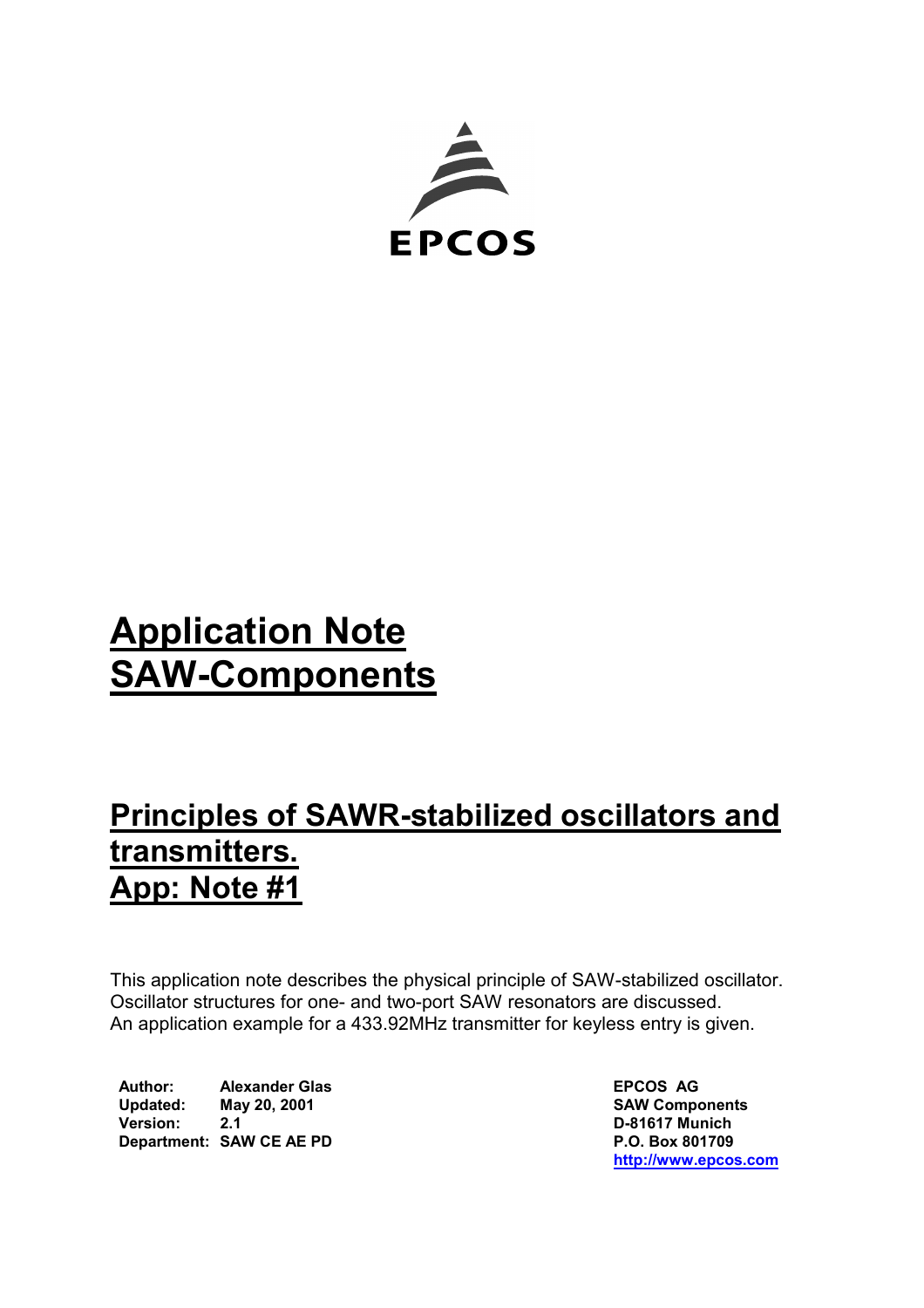

# Principles of SAW-stabilized oscillators and transmitters

Physical principle:

An oscillator is a network comprising an active stage (amplifier) and a frequencysensitive feedback stage (resonator, filter). Part of the output signal is fed to the input of the amplifier passing the feedback. The insertion loss and the phase of the feedback depend on the frequency.

For oscillation, the insertion loss of the feedback is at a minimum and the total phase in the oscillator loop must be n\*360°. In this case, there is a positive feedback and an oscillation can be generated.



Fig.1: General structure of a RF oscillator

The following conditions must be satisfied for oscillation:

Amplitude:  $G = a + b > 1$ Phase :  $P_{tot} = P1 + P2 + P3 = n * 360^{\circ}$  (n = 0, 1, 2,...).

The total gain *G* in the loop is greater than 1. So the gain of the amplifier must be greater than the attenuation of feedback and power dissipation in the RF load. The total phase in the circuit must be n\*360° to achieve positive feedback. The phase slope of the resonator is very steep in the area of the resonance frequency. This steep phase slope is necessary for good frequency stability. To start up an oscillator, the thermal noise is amplified in the active stage. This very low broadband noise continuum is fed to the amplifier's input by the feedback loop. In this continuum, there are frequency components at the desired oscillating frequency. These frequency components pass the frequency-sensitive feedback stage without strong attenuation. If the phase condition is met, the feedback signal is added to the input signal. This procedure is repeated cycle by cycle, and the output signal increases. The maximum oscillating level is limited by nonlinear effects of the amplifier. When the signal amplitude and the oscillation frequency are fixed, the oscillator is in the steady-state mode.

The transient time (start-up time) depends primarily on the SAW resonator's loaded Q-factor and the characteristic of the active circuitry.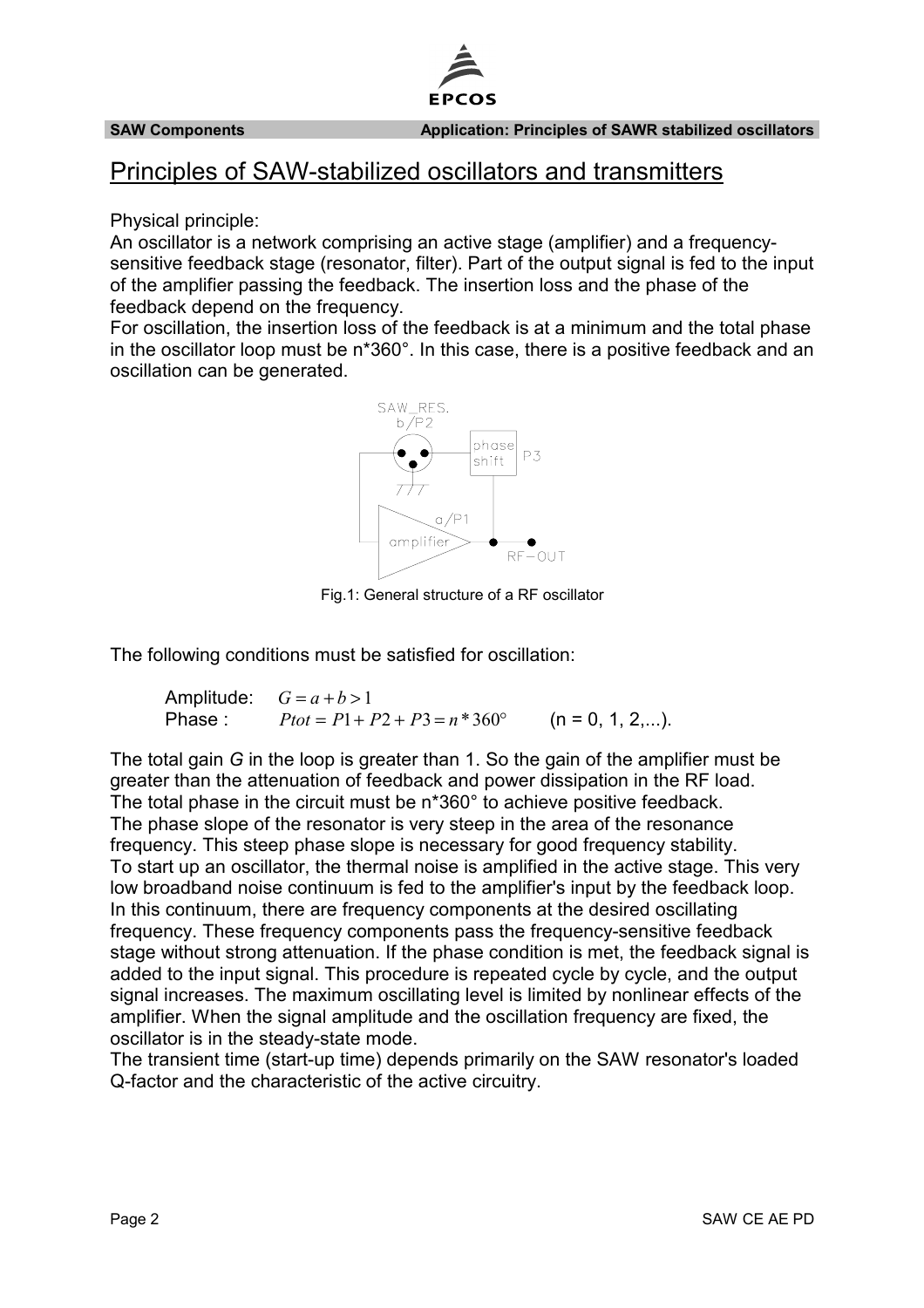

# Typical oscillation circuits

Oscillators with one-port resonators

Oscillators with one-port resonatorThe common-base Colpitts oscillator is a preferred circuit for one-port resonators. This type of circuit is used in many applications and ideal for modulation with amplitude shift keying (ASK) and on-off keying (OOK).

The bill of material for a Colpitts oscillator is very short. The transmitter antenna can easily be integrated on the PCB.

The Colpitts oscillator also works with a two-port SAW resonator in a one-port configuration, but a real one-port SAW resonator has many advantages.



Fig.2: Colpitts oscillator with common base

For oscillation, the resonant frequency of the parallel resonant circuit should be near the SAW resonant frequency. Neglecting the internal transistor capacitance, the load and the parasitic capacitance of the PCB, the resonant frequency *Fp* of the LC circuit comprising capacitors C1, C2 (in series) connected in parallel with L1 is determined by:

| $Fp =$ |                                         |  |           |
|--------|-----------------------------------------|--|-----------|
|        | $2 * Pi * \sqrt{L1 * \frac{C1 * C2}{}}$ |  |           |
|        |                                         |  | $C1 + C2$ |

This provides merely initial values for further optimization. The circuit is much more complicated, because there are numerous parasitic capacitances (e.g. output capacitance of the transistor, PCB capacitance, etc.).

R1, R2 and R3 are used for DC biasing. C3 matches the high-impedance collector output to the load impedance. The feedback of the oscillator is set by the ratio of C1 to C2, which also determines the transient response and other specific oscillator properties.

As the circuit begins to build up the oscillation, the initial values (DC biasing points, LC circuit, PCB with the antenna) apply. For basic tuning, the SAW resonator is replaced by a 22 Ω resistor and if necessary a DC blocking capacitor (33 pF...100 pF). The oscillator starts up with an oscillation at the LC circuit. The oscillator frequency is trimmed by C1, C2, C3, L1. The frequency of the freewheeling LC oscillation should be close to the SAW resonator's frequency.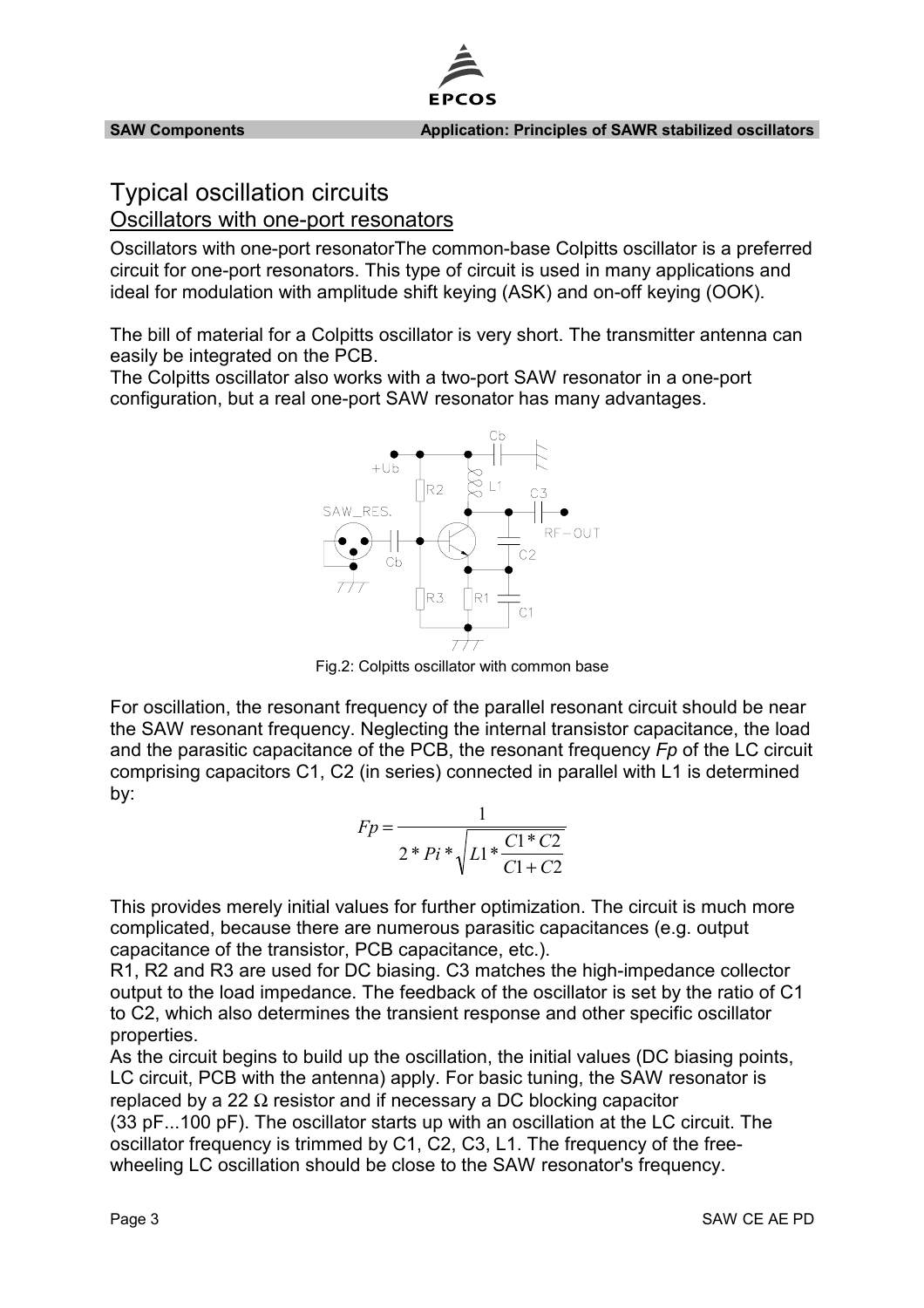

### **SAW Components Application: Principles of SAWR stabilized oscillators**

When the SAW resonator is again used instead of the resistor and capacitor, the frequency is stabilized to the desired value. The signal frequency and the harmonics are optimized by fine tuning.

The SMD transistor should be a high-frequency type with a transit frequency of a few gigahertz. Using a very fast type, the oscillation will start under nearly all conditions, but the harmonics can be very high.

The choke L1 can often be designed like a copper line on the PCB (without grounding to the wiring side). A transmitter antenna can thus be implemented.

## Oscillators with two-port resonators

The typical oscillator circuit for two-port resonators is the Pierce oscillator.



Fig.3: Pierce oscillator

The amplifier stage of the oscillator is a transistor with grounded emitter. The SAW resonator is embedded between two "pi"-type tuning networks. These networks control phase shift in the feedback loop to meet the oscillation conditions. Otherwise they match the input and output impedance of the transistor to the desired load and source impedances of the SAW resonator. In general, the 3 dB bandwidth of the SAW resonator depends on its source and load impedance. Increasing the source and load impedances raises the 3 dB bandwidth of the SAW resonator and reduces the loaded Q-factor. The higher bandwidth makes it possible to trim the resonant frequency of the SAW resonator slightly. In the Pierce oscillator, the RF frequency can be varied by trimming Ls1/Cp1 and Ls2/Cp3. Increasing the 3 dB bandwidth, a lower loaded Q-factor will result in a lower frequency stability and sensitivity to temperature variations and component tolerances will increase. In the tuning network, the capacitors Cp1, Cp2, Cp3, Cp4 consists of the SAWR´s and the transistor´s input and output capacity and if necessary of concentrated capacitors. C6 is for output matching, L3 for DC bypassing.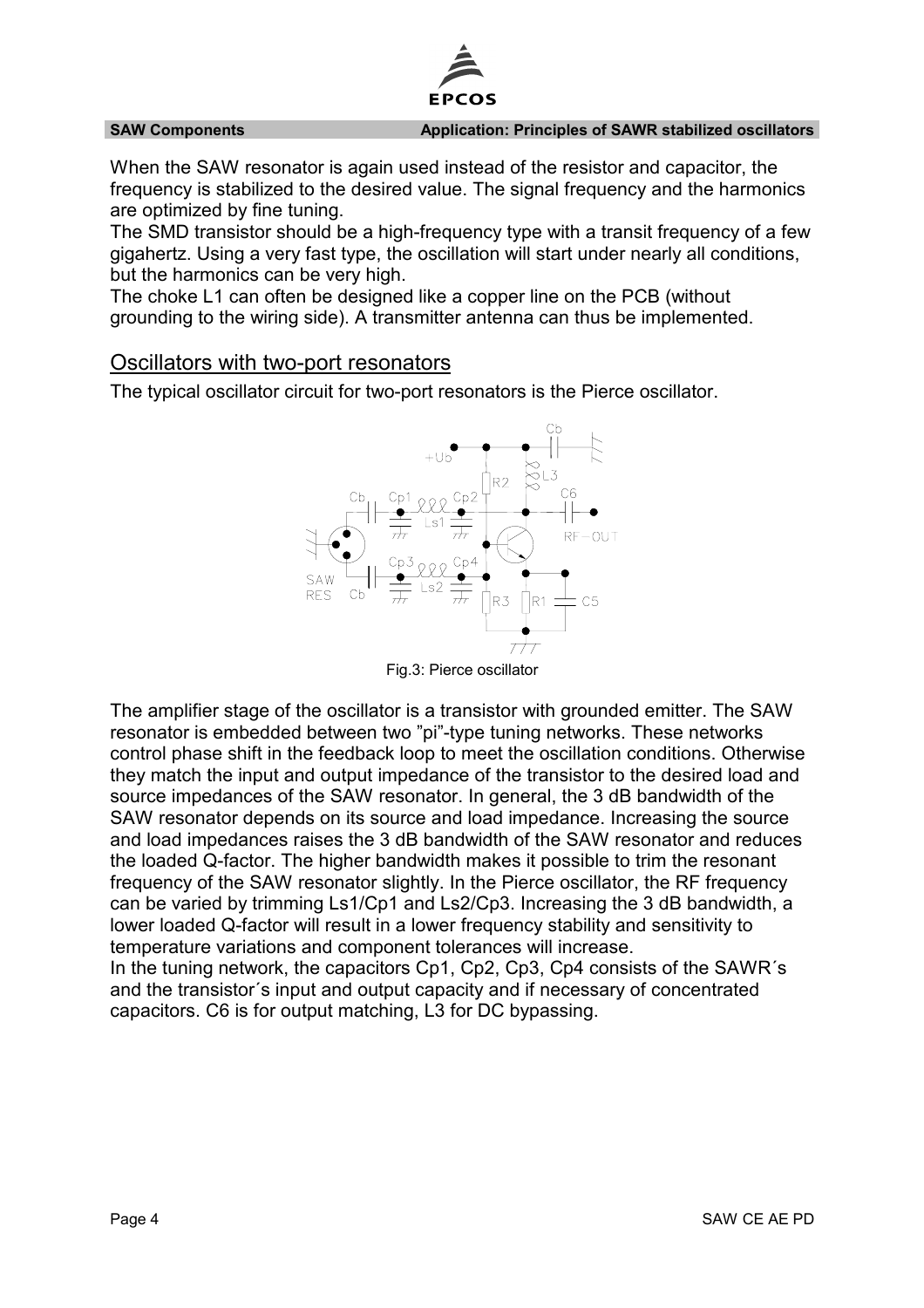

# **Application of a wireless remote control transmitter at 433.92 MHz**

SAW resonators are commonly used in remote control transmitters for keyless entry, in security systems and for wireless telemetry.

Fig.3 shows an AM remote control transmitter with a center frequency of 433.92 MHz.

The transmitter is a SAW-stabilized oscillator with a PCB antenna, where a one-port SAW resonator is designed in, using the basic circuit shown in Fig.1. OOK modulation is used. The oscillator is switched on and off in step with the data telegram. The maximum modulation frequency is about 2.5 kHz (or 5 kbit/s in NRZ code). The oscillator's transient time of 30 µs prevents a higher modulation rate. The additional components L01, C08 belong to the feedback circuit and are designed for harmonic suppression and matching the antenna to the output of the transistor. L02 is for DC biasing. The antenna is a loop antenna integrated on the PCB.

The high ratio of C06/C07 in combination with R07 prevents the oscillator to generate spurious oscillation at 50 to 100 MHz above the desired SAW oscillation frequency. This parasitic oscillation tendency is caused by slightly different LC resonance frequencies in the harmonics suppression - antenna circuit.

The oscillation frequency depends on C06, C07, C08, L01 and the layout of the antenna choke L03. So it is necessary to use components with 5% tolerance. C04 is for DC blocking (33 pF...100 pF), R05 and R03 for biasing.

The transmitter requires a good common RF ground and short connections between the RF components. A closed common GND area at the bottom side of the PCB is very important to keep the critical GND nodes close together. The most important nodes for excellent RF grounding are: SAWR, C06, C08, C05, C01. Separation of the digital from the RF circuitry on the PCB is also recommended. The loop antenna area must be free of the grounding layer.

The circuit has been developed for low power consumption. The supply voltage is 3 V. Current consumption about 3.5 mA for a continuous oscillation (no modulation, continuous wave mode) and falls below 2 mA with a 50% duty cycle modulation frequency. Final current consumption depends on the code sequence. At a supply voltage of 6 V, current consumption is 6.5 mA in CW mode

The EIRP (equivalent isotropic radiated power) output is measured at a distance of 3 m. The EIRP is the product of radiation energy and antenna gain. So the radiated power is normalized on an isotropic radiator with the gain of unity.

|             | EIRP measured at 3 V, 3.5 mA, CW mode |              |              |
|-------------|---------------------------------------|--------------|--------------|
|             | Frequency 433.92 MHz:                 | 2*433.92 MHz | 3*433.92 MHz |
| <b>EIRP</b> | $-20$ dBm                             | $<$ -50 dBm  | $<$ -50 dBm  |
|             | EIRP measured at 6 V, 6.5m A, CW mode |              |              |
| Frequency   | 433.92 MHz:                           | 2*433.92 MHz | 3*433.92 MHz |
| EIRP.       | $-12$ dBm                             | $<$ -40 dBm  | $<$ -40 dBm  |

This circuit can also be used for other frequencies; the values of C6, C7, C8, L01, L03 and the SAW resonator are changed accordingly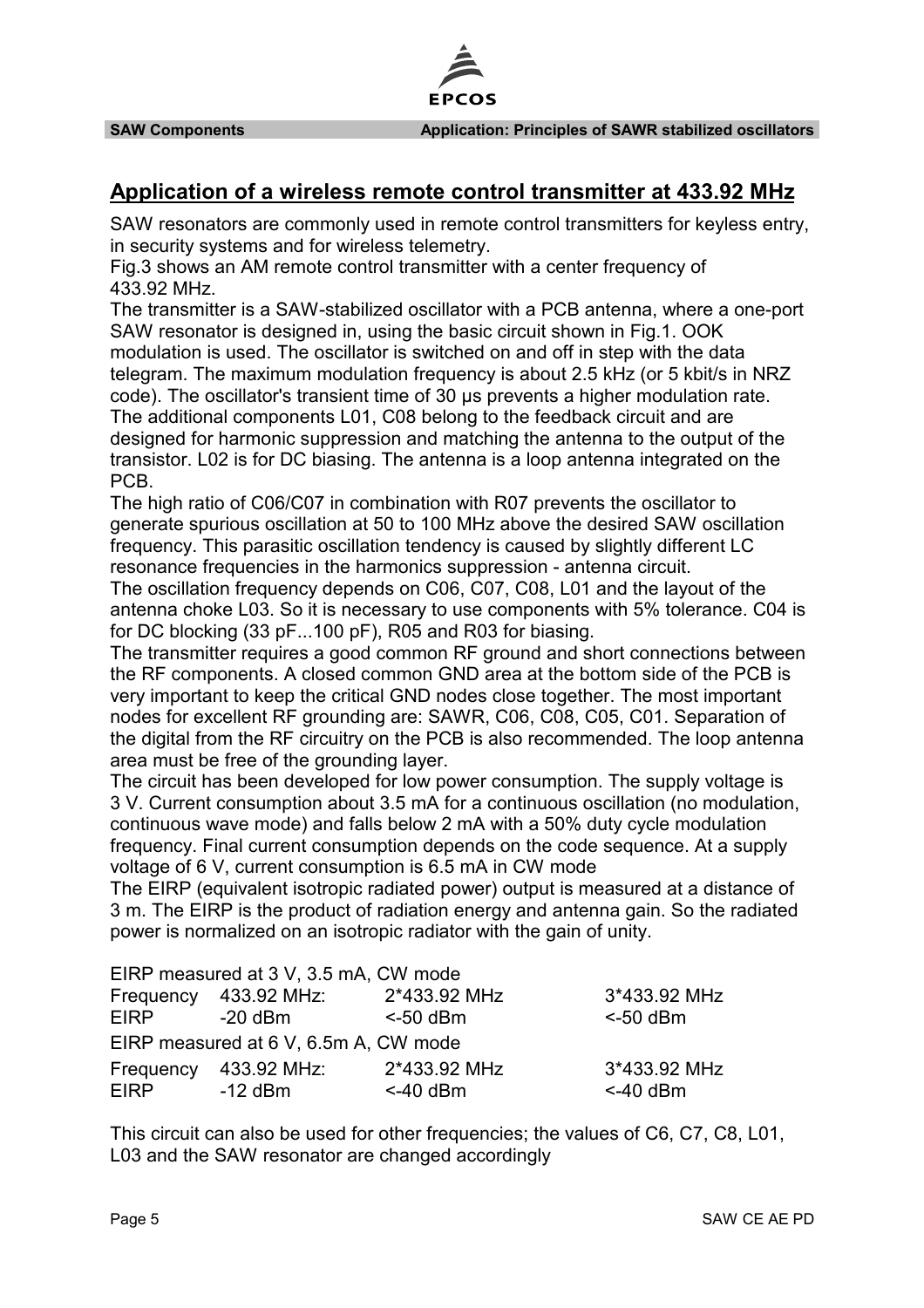

## **SAW Components Application: Principles of SAWR stabilized oscillators**



### Fig.4: Remote-control transmitter for 433.92 MHz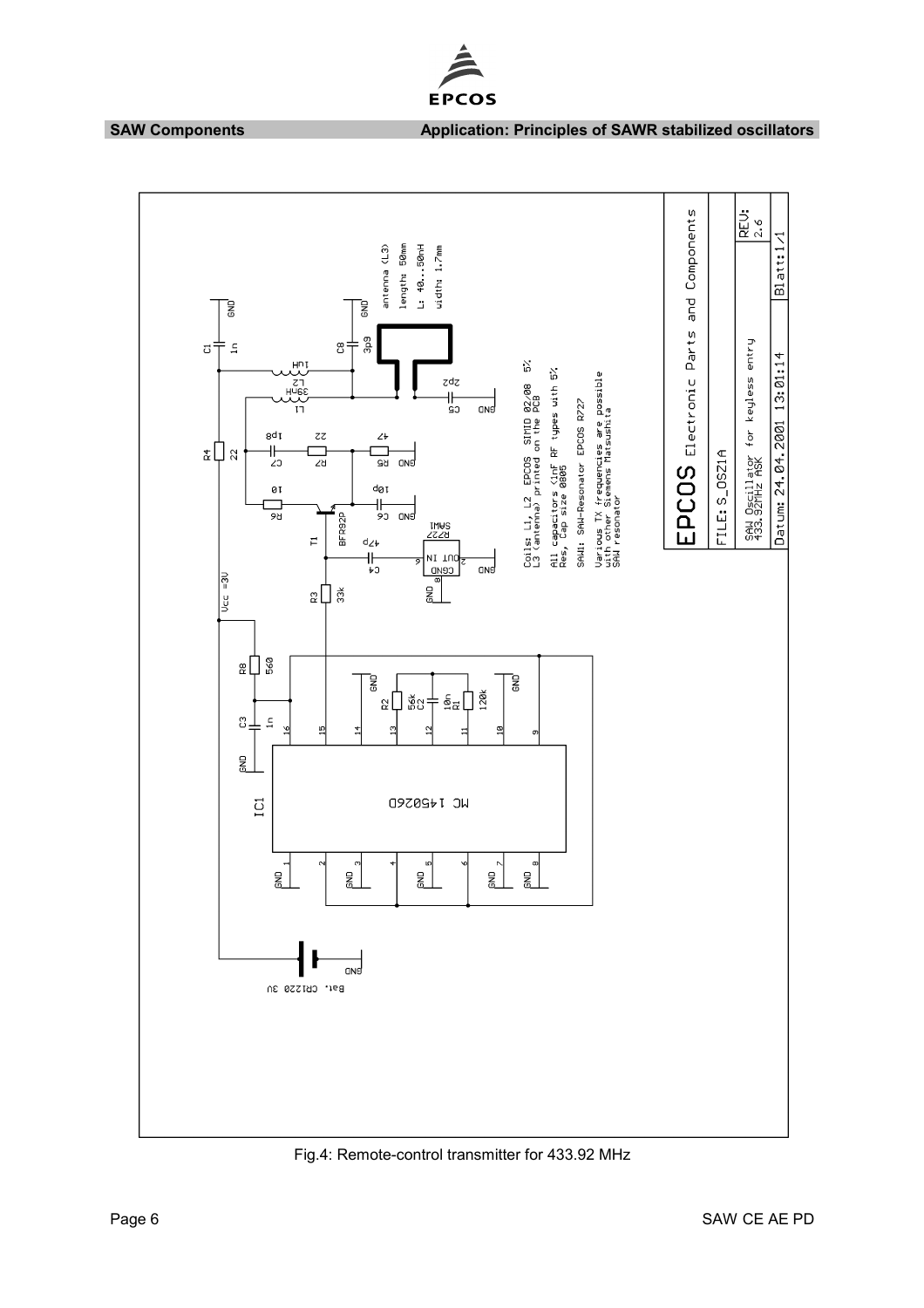**SAW Components Application: Principles of SAWR stabilized oscillators**

The hand transmitter was implemented on a 1 mm FR4 PCB. The layout schematic and placement schematic are on a scale of 2:1.

ЕP

OS



Fig.5: Layout, SMD side, scale 2:1 Layout, wiring side, scale 2:1 (printing on DINA4)



Fig.6: Placement, SMD side Placement, wiring side

The battery and the switch are assembled at the bottom side of the PCB.